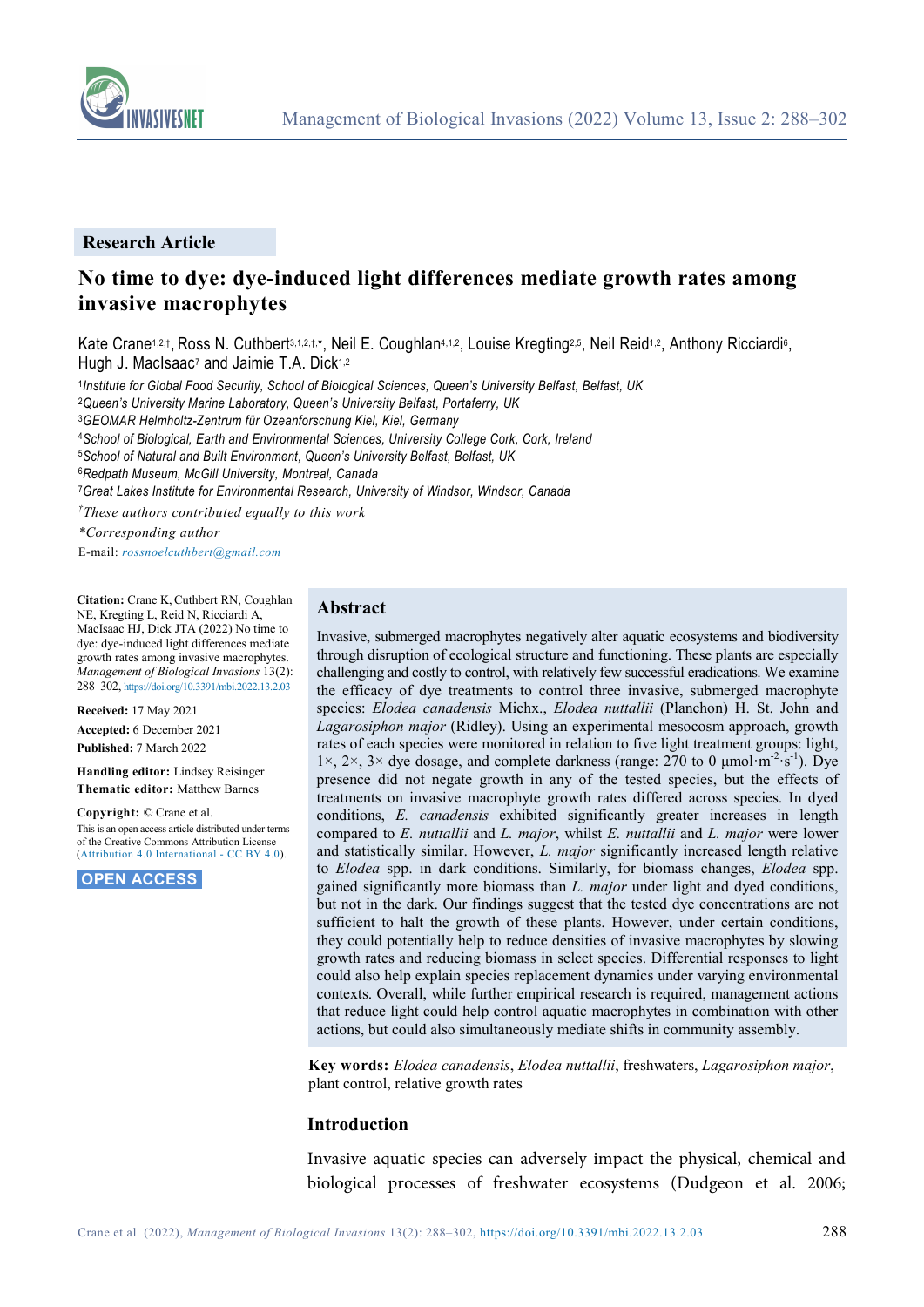

Simberloff et al. 2013; Piria et al. 2017). In particular, invasive macrophytes can negatively alter community dynamics and ecosystem function, in turn threatening native biodiversity (Schultz and Dibble 2012; Kuehne et al. 2016; Lu et al. 2018). Furthermore, invasive macrophytes often represent a substantial economic burden, with large monospecific swards inhibiting recreation and commercial activities and increasing the risk of floods (Lafontaine et al. 2013; Cuthbert et al. 2021). Effective management techniques are urgently required to minimise these impacts whilst taking into account international regulations such as the European Union (EU) regulation 1143/2014, designed for the prevention and management of the introduction and spread of invasive alien species (Coughlan et al. 2020).

A number of management options exist for the control of aquatic macrophytes (e.g., physical, chemical, biological), however, it is widely accepted that full-scale eradication is rarely feasible or cost-effective other than for small waterbodies, and therefore reducing the size of populations is a more realistic objective (Vernon and Hamilton 2011; Hussner et al. 2017). Physical control methods, including manual cutting or pulling, ploughing, harrowing, trailing blades and other mechanical techniques, are widely used in macrophyte control (Murphy 1988; Newman 2009; Newman and Duenas 2010; Zehnsdorf et al. 2015). The efficacy of these methods has been questioned, however, as mechanical methods usually produce large numbers of plant fragments that can spread within or between sites, fostering new populations (Hussner et al. 2017; Coughlan et al. 2018). Herbicides have been used for the removal of invasive aquatic plants for decades (e.g., diquat, endothall and fluridone), and are comparatively successful (Skogerboe et al. 2004; Clayton and Matherson 2010). However, the use of herbicides for submerged vegetation in waterbodies has been banned by the EU since 2010 owing to legislative restrictions concerning their impacts on the environment (Hussner et al. 2017). Glyphosate is authorised for use on emergent species in the EU, but is not suitable for submerged macrophytes because it is water soluble (Hussner et al. 2017). Therefore, herbicide control is no longer a viable aquatic plant control technique in many countries. A myriad of natural enemies have been identified as part of biocontrol attempts to manage invasive macrophytes (e.g., Pieczyńska 2003; Baars et al. 2010; Gettys et al. 2020). However, in many geographic regions candidate biocontrol agents are largely untested, are prohibited, or discouraged if alien. Indeed, some natural enemies which cause fragmentation might even accelerate macrophyte propagation rates (Crane et al. 2020b).

Reductions in light intensity cause shading, which can help control aquatic invasive macrophytes (Dawson and Hallows 1983; Newman and Duenas 2010; Caffrey et al. 2010) and algae (Gettys et al. 2020). Light reduction can be achieved by a number of methods including the use of a benthic barrier such as biodegradable jute matting (Caffrey et al. 2010).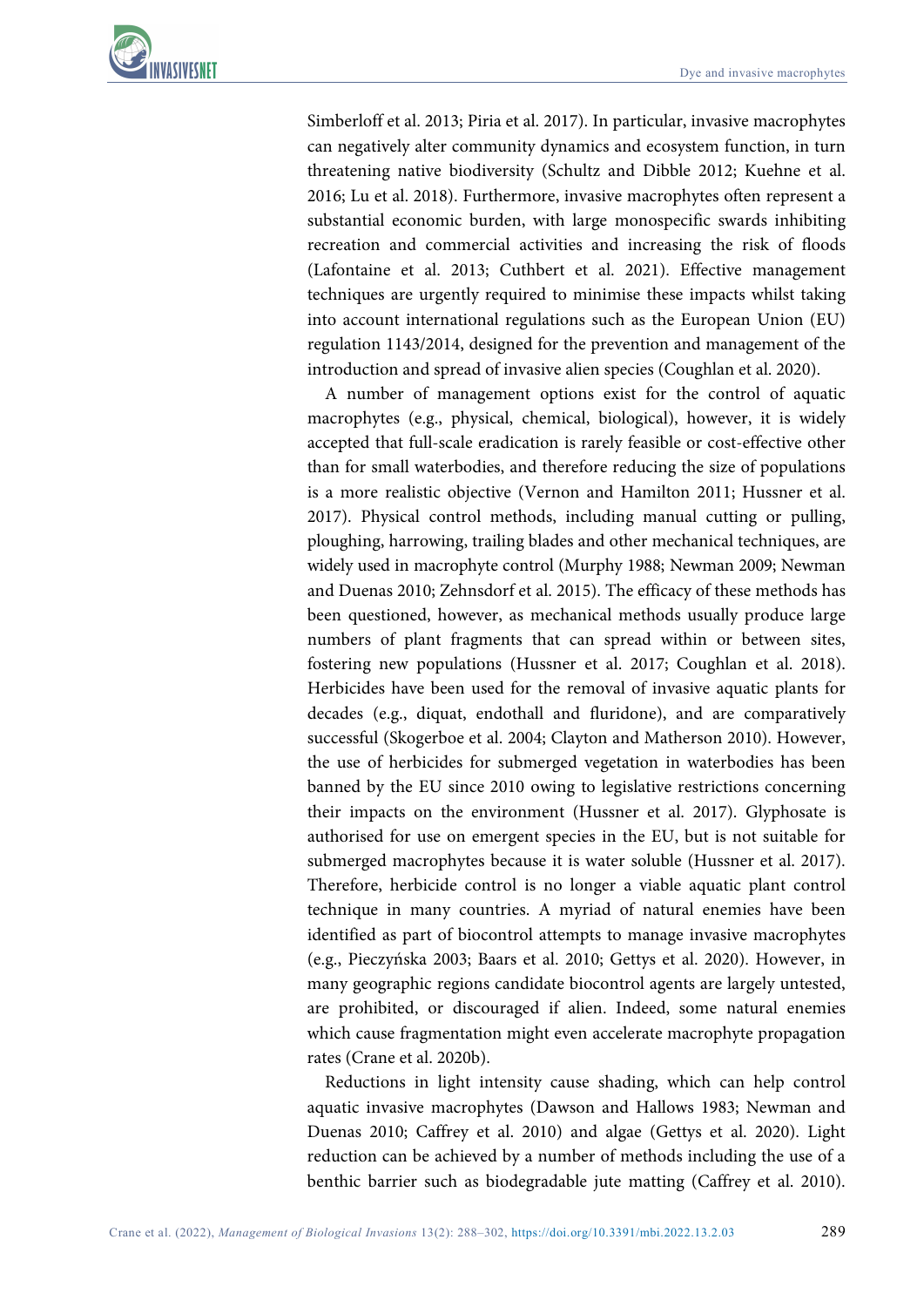

Another light-reducing technique that has been suggested for small, static waterbodies (e.g. ponds) is the use of dye, which acts by absorbing the part of light spectrum that plants use to photosynthesise, thereby reducing the depth of the photic zone (Newman 2011; Vernon and Hamilton 2011; Gettys et al. 2020). Blue, neutral and black dyes have been demonstrated to effectively suppress non-invasive submerged weeds in the UK and The Netherlands, and dye has been a longstanding approach in the USA for several decades; however, efficacies against invasive aquatic plants have seldom been demonstrated (Hussner et al. 2017). By reducing light, dyes have the potential to reduce efficiency of chlorophyll, thereby impeding photosynthesis, and underwater light levels have been reduced to below 5% of surface levels (Bornette and Puijalon 2011). Limitations, however, include the need for repeat applications to account for precipitation and UV degradation. The approach is best suited towards small waterbodies and non-toxic dyes have reportedly few long-lasting negative ecosystem effects (Hussner et al. 2017). Very few studies have compared the responses of dye among invasive submerged plants, and its implications for potential competitive interactions among these species (Denys et al. 2014).

The present study thus examines the effects of pond dye on the growth rates (both length and biomass) of three morphologically-similar submerged invasive macrophytes: *Elodea canadensis* Michx., *E. nuttallii* (Planchon) H. St. John and *Lagarosiphon major* (Ridley). *Elodea canadensis* is a submerged macrophyte, widely established in Europe, that spread rapidly in the UK and Ireland following its introduction in the early 1800s and, although it continues to cause problems in some locations, it is now regarded as naturalised and therefore a low-impact invader in part of its non-native range (Newman and Duenas 2010). *Elodea nuttallii* and *L. major* are fast-growing invasive alien species that can outcompete other vegetation, modify macrophyte community composition by forming dense mats, and cause considerable problems in freshwater systems (e.g. Stiers et al. 2011; Hussner 2014). Owing to their impacts, both species were listed in the updated and consolidated list of Invasive Alien Species of Union Concern in 2017 (EU Regulation 1143/2014). This legislation addresses the problem of invasive alien species, their prevention and management (Coughlan et al. 2020). To date, the effect of dye treatments on growth of these three invasive alien species has not been assessed. For these three species, we hypothesised that colouring water using biodegradable blue dye, at 1, 2 and 3 times the recommended dose, would increasingly dampen their growth by reducing light levels. Furthermore, we concurrently tested growth responses to both light (i.e., control) and fully dark conditions. Owing to reported competitive dynamics among these species (Barrat-Segretain and Elger 2004; Kelly et al. 2015), we expected invasive *E. nuttallii* and *L. major* to outperform the benign *E. canadensis* in clear to moderate light conditions. However, as water brownification and eutrophication have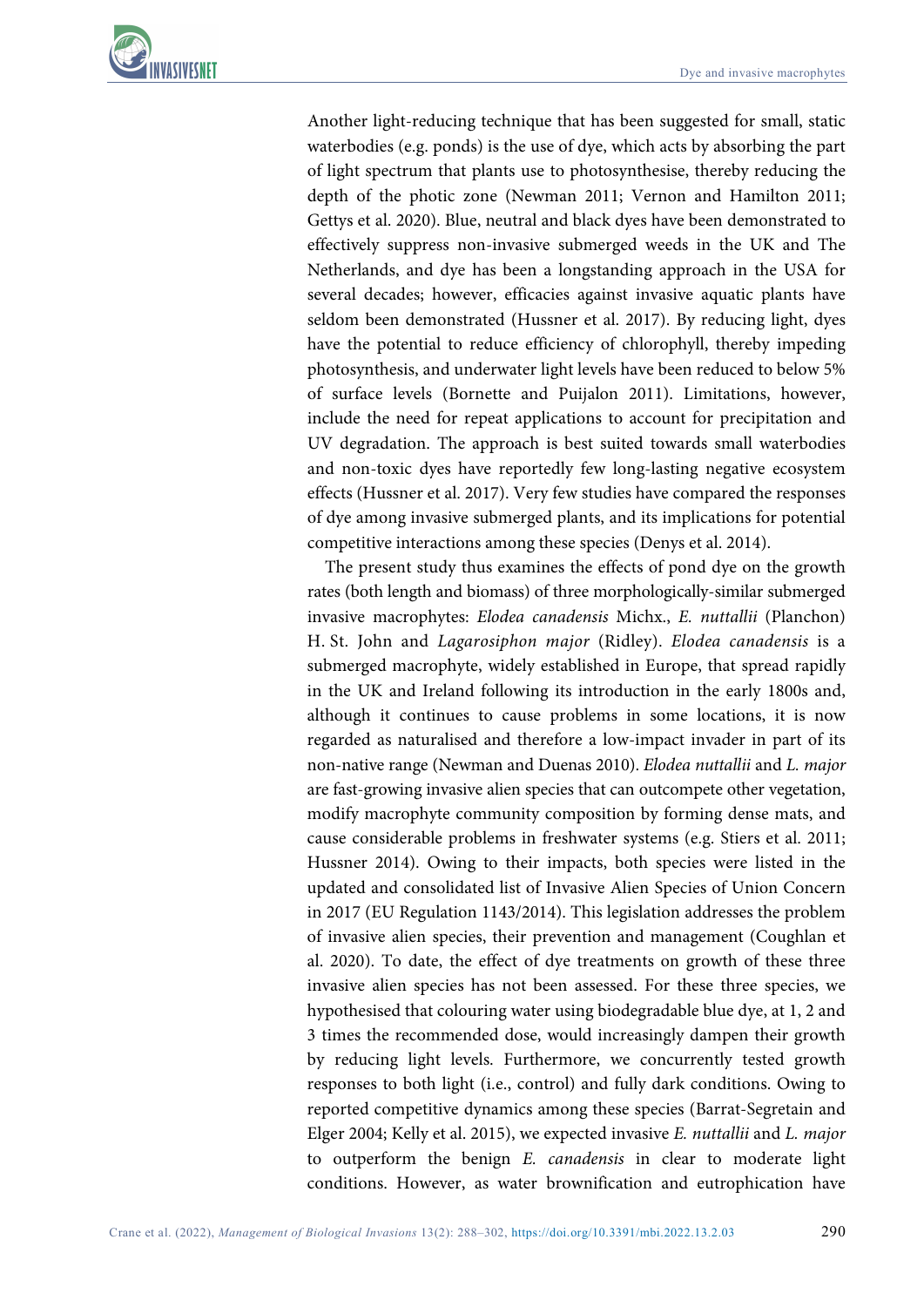

been suggested to decrease the competitive performance of select invasive macrophytes (Xu et al. 2018), we expected dye presence to mediate differential responses among species. In essence, although there are some parallels in other work for these species considering light (but not dye), our study is novel in several aspects: it considers these three species concurrently, with dye, and the focus is control-orientated.

## **Materials and methods**

## *Sample collection and cultivation*

*Elodea canadensis* was collected in Tully Mill Lough, Northern Ireland (54°15′32.34″N; 7°42′50.88″W) and *E. nuttallii* was collected in Lough Erne, Northern Ireland (54°17′07.89″N; 7°32′52.61″W). *Lagarosiophion major*  was collected from Lough Corrib, County Galway, Ireland (53°26′36.9″N; 9°19′17.5″W). Following collection of unrooted fronds, all species were transported in source water to Queen's Marine Laboratory (QML), Portaferry, Northern Ireland. The plant stock was maintained from March onwards in large, aerated, outdoor aquaria, filled with lake water (Lough Cowey: 54°24′41.79″N; 5°32′25.96″W) and displayed excellent survival and sustained growth during a six month cultivation period prior to commencement of the experiment. Apical plant fragments were harvested 48-hrs prior to experimentation and transferred indoors to aerated aquaria with lake water to allow them to acclimate to laboratory conditions. Fragments were cultured at a temperature of 12 °C  $\pm$  1 °C and photon flux density of 270  $\mu$ mol·m<sup>-2</sup>·s<sup>-1</sup> (measured at the bottom of the aquaria, *c*. 15 cm) using a cosine-corrected quantum sensor (Skye SKP 215; Llandrindod Wells, Powys, UK). We acknowledge that light readings may differ according to depth, but were measured for all species and dye levels at the same depth. This temperature corresponds to spring-like conditions in the study area, while greater growth rates could be exhibited at higher temperatures (e.g. James et al. 2006). Irradiance was supplied from above by four 52 W Arcadia 1200 mm Marine Stretch LED lamps (16:8 light to dark regime). All waste invasive plant material was destroyed by autoclaving.

## *Experimental design*

The efficacy of dye to inhibit the growth of *E. canadensis*, *E. nuttallii* and *L. major* was examined using Dyofix Pond Blue (Triaryl Methane Dye Preparation): a food-grade dye that, according to the suppliers, is nontoxic to fish, fowl, other wildlife, domestic animals or to the environment in general. However, a degree of caution must ensue when applying dye to aquatic ecosystems. The supplier (Town End, Leeds) state that they have carried out an extensive series of tests (*unpublished*) to establish the dosage of Dyofix. Taking into account the practical needs of water users to maintain native plant life in the shallows and on the waterbody margins,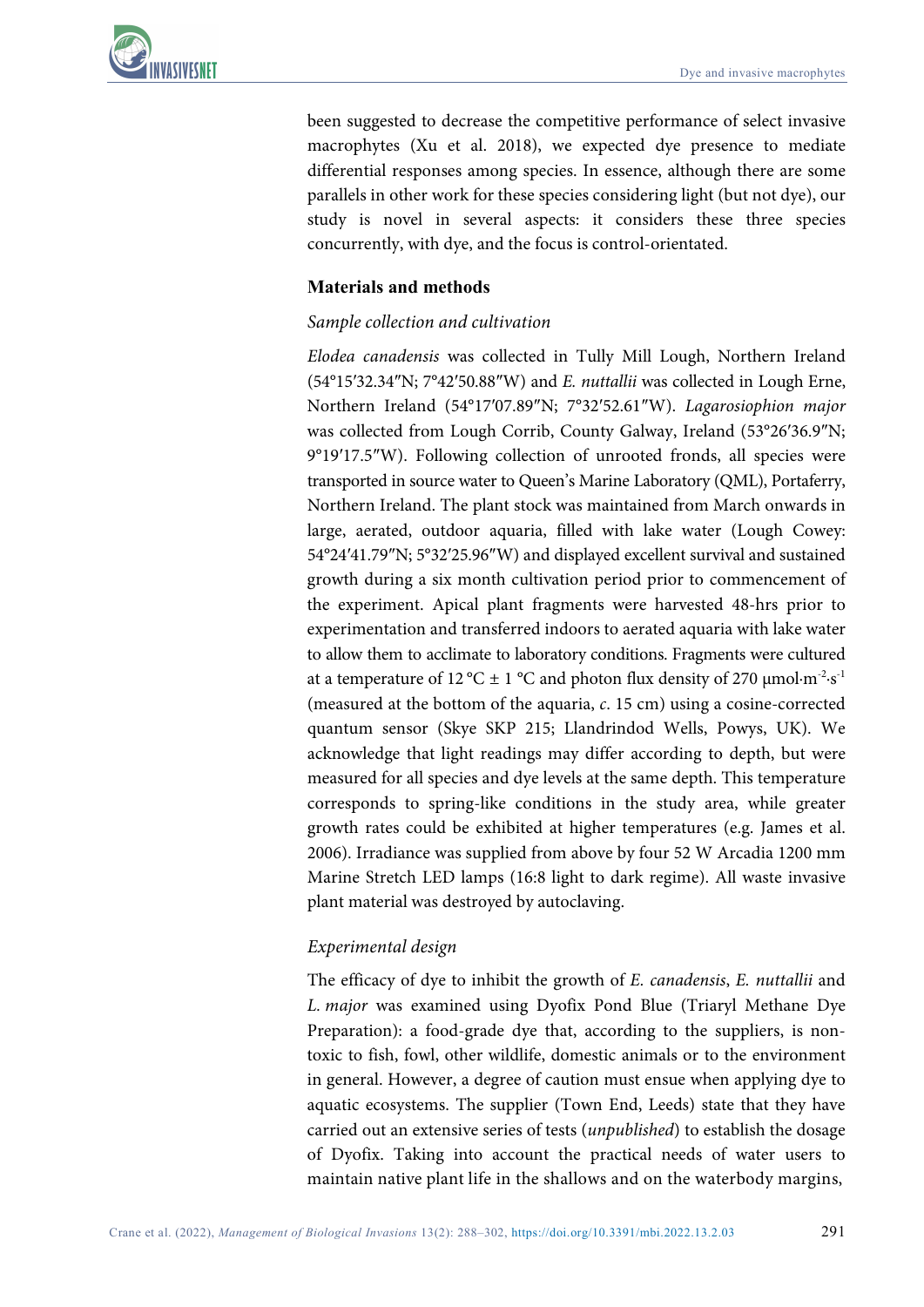

| Treatment         | Light level ( $\mu$ mol·m <sup>-2</sup> ·s <sup>-1</sup> ) | Relative proportional light availability $(\%)$ | Light intensity |
|-------------------|------------------------------------------------------------|-------------------------------------------------|-----------------|
| No dye            | 270                                                        | 100                                             | High            |
| 1 dye dose        | 220                                                        | 82                                              | Moderate–High   |
| 2 dye doses       | 190                                                        | 70                                              | Moderate        |
| 3 dye doses       | l 40                                                       |                                                 | Low             |
| Complete darkness |                                                            |                                                 | None            |

**Table 1.** Light levels associated with each experimental treatment (µmol·m<sup>-2</sup>·s<sup>-1</sup>). Each dye dose corresponds to the manufacturer's recommendation (0.71 mL per 500 mL of pond/lake water).

> the company recommends a dilution ratio of 10 mL dye to seven litres water to provide a barrier to solar radiation (i.e. 0.71 mL per 500 mL).

> In all cases, 8 cm apical fragments were harvested from healthy, mature plants. Where possible, fragments were cut from unbranched sections of stem; however, if present, axillary side shoots were carefully removed. Plant fragments were randomly selected from holding aquaria and excess media was gently removed by manually spinning individual fragments, ten times in both directions, within a handheld centrifugal spinner. Fragment biomass (fresh wet mass) was then recorded: *E. canadensis* 0.22 ± 0.07 g; *E. nuttallii*  $0.12 \pm 0.02$  g; *L. major*  $0.73 \pm 0.3$  g. We acknowledge differences in starting biomass among plants, but opted to standardise based on length primarily (see above) such that plants were positioned similarly in the water column at the start of the experiment. The base of each individual fragment was protected using a small piece of cotton wool, before being wrapped with a small aquarium weight to keep the base of the fragment at the bottom of the mesocosm and the apical section positioned vertically. While fragments were not rooted in the experiment, the weighting helped to mimic their positioning in waterbodies when rooted. Each weighted fragment was placed in the centre of a 550 mL glass chamber with 500 mL of unfiltered pond water and air lines delivered oxygen and water motion for the duration of the experiment (one plant fragment per chamber, replicated three times per dye treatment and species). Water and dye were exchanged every seven days and the experiment was initiated in October 2018.

> Each plant species was subject to five treatments: light (no dye) and three dye (i.e., intermediate light regimes) treatments, as well as complete darkness (achieved using an aluminium foil covering). The completely dark regime was selected to capture a full spectrum of light regimes. The three dye treatments included 1, 2 and 3 times the recommended dose (1 being the recommended dose of 0.71 mL per 500 mL). The light regimes associated with each of the experimental treatments are shown in Table 1, measured at the bottom of the glass chamber (*c*. 15 cm) with a cosinecorrected quantum sensor. Although plants were weighted to the bottom of each chamber where the light was measured, growth towards the surface over time could have permitted additional light to reach fronds during the course of the experiment. There were three replicates per treatment in a randomised array. Biomass and length assessments of individual fragments were made following the removal of excess water using a handheld centrifugal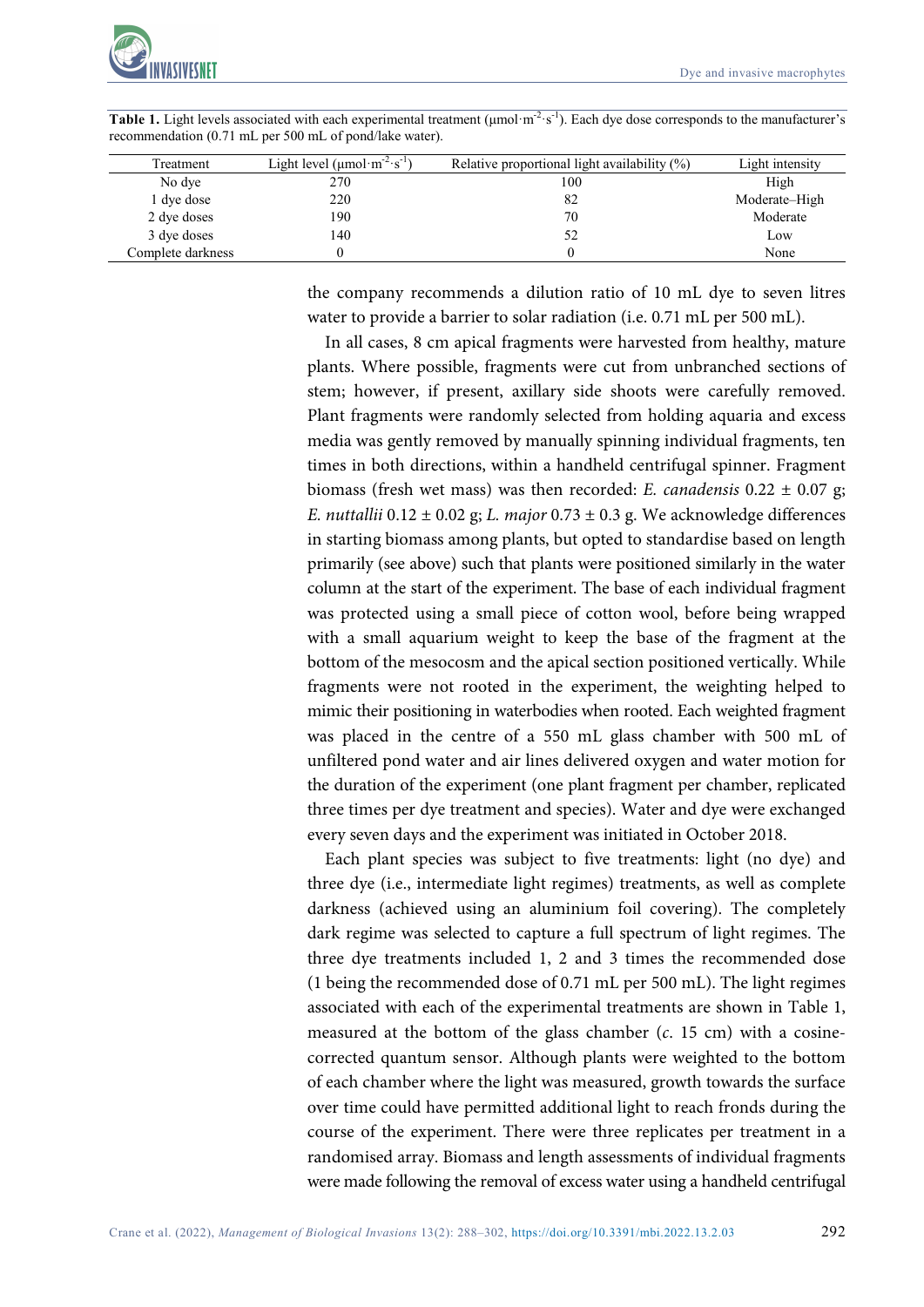spinner at the beginning and end of the experiment. The experiment was conducted over six weeks, with measurements at the beginning and end.

### *Statistics*

Relative growth rates (RGRs) were estimated between the start and end of the experiment for both length (cm) and biomass (g):  $RGR = (ln(f) \ln(i)$ /*t*, where *f* = final values, *i* = initial values and *t* = time interval (42 days) (Hunt 1982).

Length- and biomass-based RGRs were analysed using separate linear models, with plant species (3 levels) and dye treatment (5 levels) included as independent and interacting factors. Likewise, biomass change per unit length change was examined according to the same variables, by dividing the absolute change in biomass by the corresponding absolute change in length per replicate. Dye treatment and plant species were included as fixed and interacting effects. Normality and homogeneity assumptions were checked using residual diagnostic plots. Tukey tests were implemented *post hoc* for pairwise comparisons (lsmeans; Lenth 2016). Non-significant terms were removed such that the final models included only significant terms and interactions. Statistical analyses were performed using R v3.4.4. (R Core Development Team 2018).

## **Results**

Considering plant length, dye treatment did not significantly affect growth rates overall  $(F_{4,30} = 1.91, p = 0.13)$ , but growth rates differed significantly among plant species  $(F_{2, 30} = 21.95, p < 0.001)$ . A significant interaction effect indicated that the three plant species' lengths responded differentially to the dye treatments  $(F_{8,30} = 7.93, p < 0.001)$  (Figure 1). *Elodea canadensis* lengths increased significantly more than *L. major* in all light and dye treatments ( $p < 0.05$ ), with on average 4- to 13-times higher RGRs (Figure 1). Under those same treatments (270–140 μmol·m-2 ·s-1 ), *L. major* and *E. nuttallii* were always statistically similar (all *p* > 0.05). *Elodea canadensis* significantly outgrew *E. nuttallii* under the three dye treatment levels (220-140 μmol·m<sup>-2</sup>·s<sup>-1</sup>) (*p* < 0.05). Conversely, under complete darkness, *L. major* grew significantly more in length than both *Elodea* species (both  $p < 0.001$ ), with 4-times greater growth than *E. canadensis*, whilst *E. nuttallii* RGR became negative on average (Figure 1). Within species, growth rates in *E. canadensis* were always significantly reduced in the dark (all *p* < 0.01), whereas *E. nuttallii* was significantly reduced in the dark compared to only 220  $\mu$ mol·m<sup>-2</sup>·s<sup>-1</sup> (*p* < 0.05). Growth in *L. major* was significantly enhanced in the dark compared to all light treatments (except 140  $\mu$ mol·m<sup>-2</sup>·s<sup>-1</sup>) (all  $p < 0.01$ ).

For plant fresh biomass changes, growth rates differed significantly according to dye treatment ( $F_{4,30}$  = 64.67,  $p$  < 0.001) and species ( $F_{2,30}$  = 57.53, *p* < 0.001). Again, a significant interaction term indicated differential responses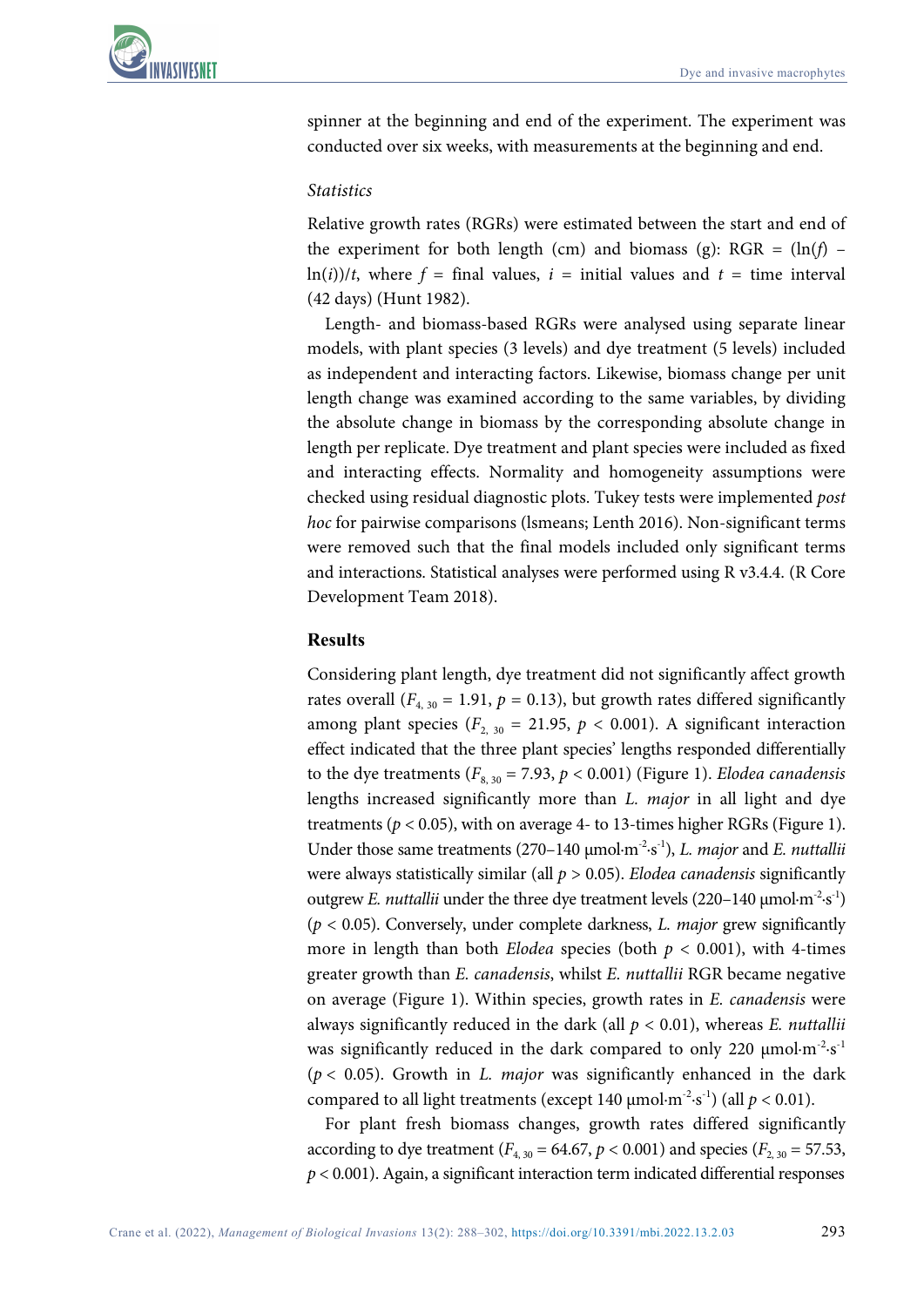



**Figure 1.** Mean (± standard error) daily relative growth rates of plant length (recorded in cm) for *Elodea canadensis* (Ec), *Elodea nuttallii* (En) and *Lagarosipon major* (Lm) according to light regime ( $\mu$ mol·m<sup>-2</sup>·s<sup>-1</sup>). Asterisks denote significant pairwise differences among species within light level groups  $(*, p < 0.05; \text{ns}, \text{non-significant}).$ 



**Figure 2.** Mean (± standard error) daily relative growth rates for biomass production (recorded in g) by *Elodea canadensis* (Ec), *Elodea nuttallii* (En) and *Lagarosipon major* (Lm) biomasses according to light regime  $(\mu \text{mol} \cdot \text{m}^{-2} \cdot \text{s}^{-1})$ . Asterisks denote significant pairwise differences among species within light level groups (\*, *p* < 0.05; ns, non-significant).

among macrophyte species to dye and light treatments ( $F_{8, 30} = 7.33$ ,  $p < 0.001$ ) (Figure 2) with respect to relative growth rates in plant biomass. Here, both *Elodea* species increased biomass significantly more than *L. major* under all light and dye treatments  $(270-140 \text{ }\mu\text{mol}\cdot\text{m}^{-2}\cdot\text{s}^{-1})$  (all  $p < 0.001$ ),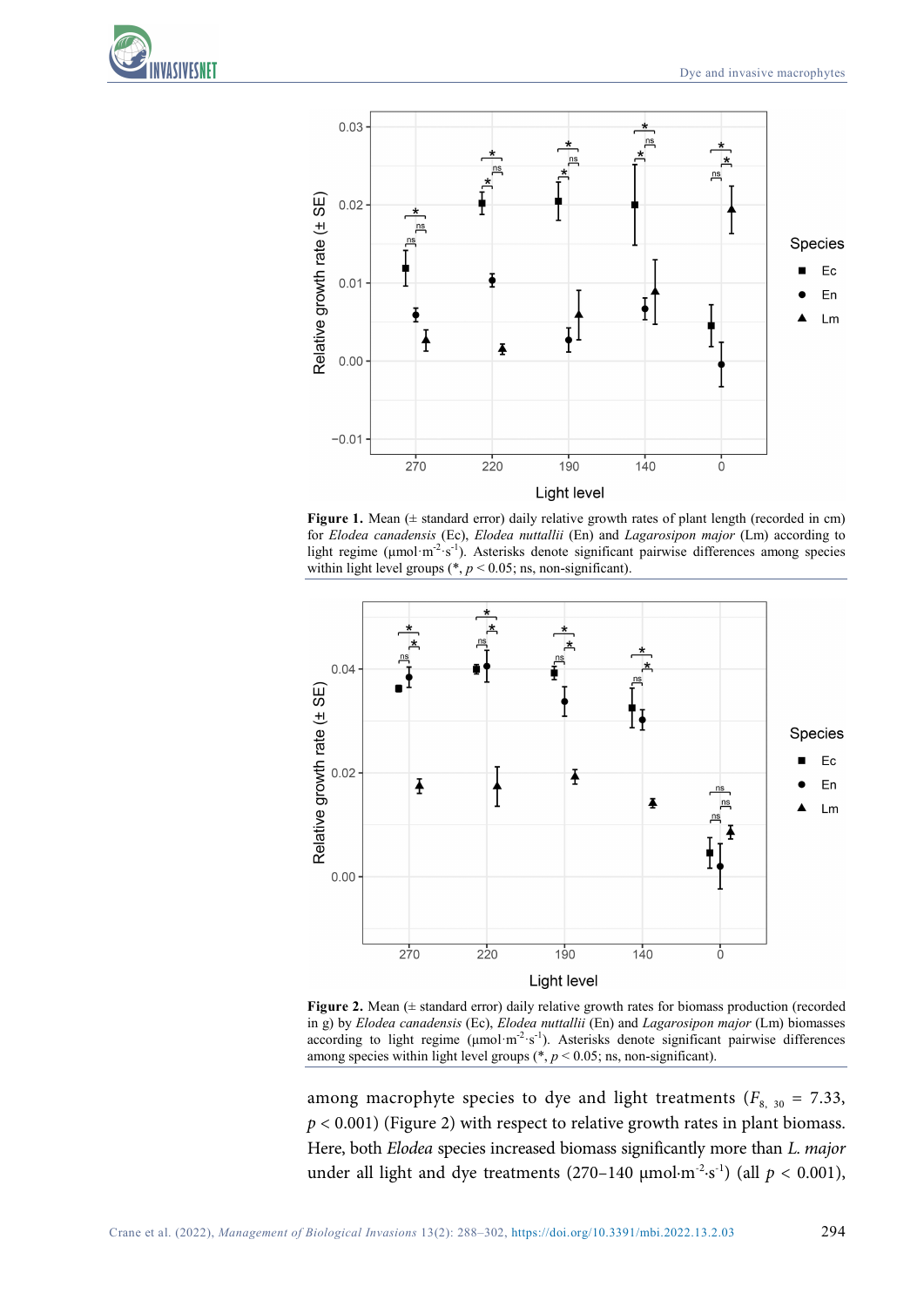

with approximately double the biomass gain on average (Figure 2). However, under completely dark conditions, biomass growth of all species was statistically similar (all *p* > 0.05), and thus *L. major* was relatively less affected by darkness in terms of biomass RGR than *Elodea* spp. Biomassbased RGRs between *E. canadensis* and *E. nuttallii* were never statistically different (all *p* > 0.05) (Figure 2). Within species, *E. canadensis* and *E. nuttallii* growth rates were significantly reduced in the dark compared to all other groups (all *p* < 0.001), whereas *L. major* growth was only significantly reduced in the dark compared to 190  $\mu$ mol·m<sup>-2</sup>·s<sup>-1</sup> ( $p < 0.05$ ).

Biomass changes per unit length growth were not significantly affected by dye treatment  $(F_{4, 38} = 2.16, p = 0.09)$ . Biomass-length relationships differed significantly among species  $(F_{2, 42} = 11.13, p < 0.001)$ , however, with *L. major* gaining significantly more biomass per unit length growth than both *Elodea* spp. (both *p* < 0.01; nine-fold higher than *E. canadensis* and four-fold than *E. nuttallii*), which were in turn more similar (*p* > 0.05). There was no significant interaction between dye treatment and species considering biomass-length relationships ( $F_{8, 30}$  = 1.91,  $p$  = 0.10). Underlying experimental data are provided in Supplementary material Table S1.

### **Discussion**

Water clarity as well as the amount and wavelength of light that reaches macrophytes governs their abundance, composition, distribution and invasion success (Barko et al. 1986; Chambers 1987; Sand-Jensen and Madsen 1991; Dar et al. 2014; Lougheed et al. 2001; Szabó et al. 2018). In conditions with high light availability, submerged macrophytes, such as those examined here, often extend their range into deeper water since they are capable of apical elongation through phenotypic responses (Barko and Smart 1981; Dar et al. 2014; Maberly and Madsen 2002; Szabó et al. 2018). In this study, both length and biomass growth rates were affected by dye treatments and thus light levels, with *Elodea* spp. tending to perform best at all except complete dark conditions, where *L. major* was least affected.

Emergent effects were prevalent here, which indicated differential responses to treatment groups among tested species, and which likely reflect different light compensation points. While *E. nuttallii* has been suggested to require higher light levels, with its growth being concentrated in apical elongation, our results conversely suggest the congeneric *E. canadensis* has a greater capacity to elongate under the majority of light regimes, and therefore factors outside of light may mediate their competitive interactions (e.g. Crane et al. 2020a). In turn, under dark conditions, the performance of both these species deteriorated, whereas *L. major* displayed a growth advantage. Although not assessed directly here, differences in growth forms between length and biomass may mediate competitive interactions among these co-occurring invasive macrophytes.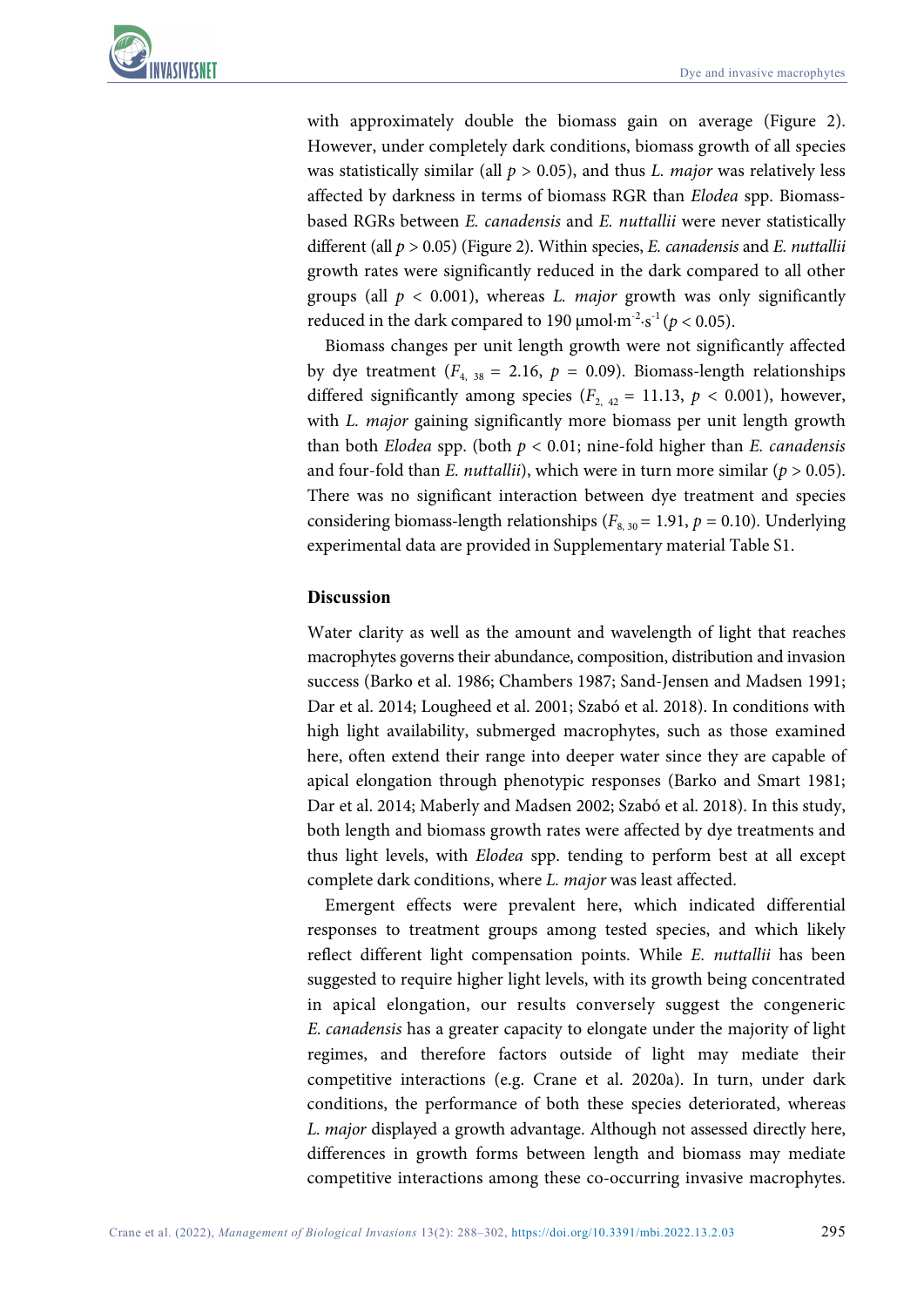

Species which elongate rapidly may not display a commensurate growth in biomass owing to etiolation*.* Inversely, biomass might disproportionately exceed length increases owing to lateral spread through branching under certain conditions. In general, in response to reduced light levels, macrophytes devote more energy to elongating main stems, while reducing branching and altering biomass allocated to roots (Barko and Smart 1981; Riis et al. 2012; Zefferman 2014), and dye may thus be more effective towards algae (Gettys et al. 2020), for example. Interestingly, for invasive rather than native species, previous studies have shown reductions in lateral spread and branching in macrophytes, leading to an increase in main stem length in response to shading (Kankanamge et al. 2019). Accordingly, an ability to switch between growth forms might confer invasion success to macrophytes and mediate their competitive dynamics (Kankanamge et al. 2020). Given the present study did not consider effects of interspecific competition on growth directly by exposing plant species to dye in different combinations, our work could be further improved by examining effects of both dye and different plant ratios or compositions on growth rates and related traits.

Interspecific differences in growth rates were substantially altered in darkness, with *L. major* exhibiting greatest length increases, and relatively unaffected biomass changes, in darkened conditions. Moreover, *L. major* gained significantly more mass per unit growth in length than the other species, indicating that biomass and length do not respond linearly owing to plant traits and physiological responses among species. This suggests that in light conditions, *L. major* tends to produce side shoots more than apical extension growth, or could be investing in thicker, heavier stems. Although not formally recorded, in light conditions, we generally observed that *L. major* tended to produce side shoots more than apical extension growth (K. Crane *pers. obs.*). Under decreasing intensities of light, the stem elongation of *L. major* then becomes greater, with fewer side shoots produced. Accordingly, the significant increase in length, but not biomass, compared to the other species in *L. major* under dark conditions suggests that this plant has a high capacity to etiolate. This heightened ability to lengthen in dark conditions may enhance the capture of available light and the competitive ability of *L. major* over *Elodea* species. Hussner et al. (2010) also found that, although *E. nuttallii* is capable of photosynthesis under lower light intensities, it is less efficient when acclimatising to high light levels following shading. Length extension is thus an essential trait for reaching the water surface quickly, as species that are capable of rapid canopy formation may out-compete other macrophytes by shading effects (Barrat-Segretain and Elger 2004). Previous studies have also found invasive *E. nuttallii* to exhibit decreased competitive ability compared to native species in brownified conditions (Xu et al. 2018). This corroborates our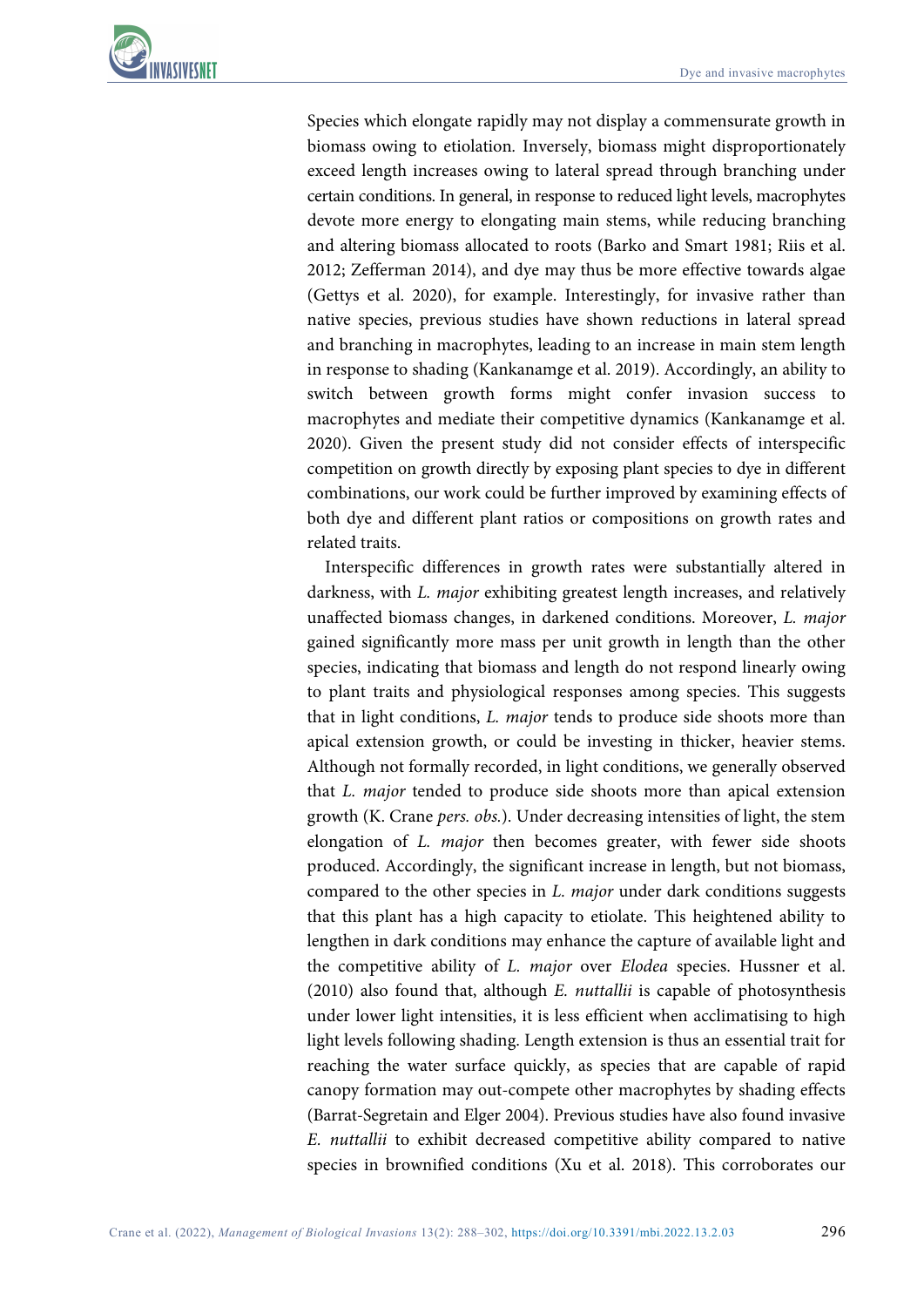

results, where the benign *E. canadensis* significantly outgrew *E. nuttallii* under all dye treatments in terms of length.

*Lagarosiphon major* has been reported to grow most vigorously in the darker, colder months between October and May in some regions, and therefore its tolerance to lower light intensities is not unexpected (Caffrey et al. 2011). James et al. (1999) suggested that *L. major* can photosynthesise at a higher rate than both *Elodea* spp. and in some habitats is competitively superior to *Elodea*. Based on the rapid stem extension observed under very low light conditions in this experiment, and its known traits for photosynthesis, it would seem reasonable to suggest that *L. major* could out-compete *E. nuttallii* and *E. canadensis* should they co-occur under completely dark conditions, or seasonally as light regimes shift, and may help explain natural species displacement dynamics. Contrastingly, the superior growth rates of *E. canadensis* over *E. nuttallii* in terms of length appear to contradict patterns of replacement in the field and previous laboratory experiments, suggesting the presence of additional contextdependencies that mediate interspecific interactions, such as biotic interactions, water quality and nutrient availability (Crane et al. 2020a, b; Szabó et al. 2020). However, other studies have found negative photosynthesis or growth rates in darkness, such as for *Egeria densa* (Rodrigues and Thomaz 2010), *E. canadensis* (Madsen and Sand-Jensen 1994; Szabó et al. 2020), *E. nuttallii* (Szabó et al. 2020), *Hydrilla veriticillata* (Van et al. 1976; Bowes et al. 1977), *L. major* (Bickel 2011), *Ceratophyllum demersum*, and *Myriophyllum spicatum* (Van et al. 1976). Our measuring of fresh biomass as opposed to dry biomass of plants may have affected these trends; however, the nature of such biomass measures was consistent among species and treatments in the present study, ensuring comparability.

According to our results (albeit with plants treated in single-species assays), dye treatments, and thus light regimes, might alter competitive dynamics among these macrophyte species, as has been shown in previous works (Kankanamge et al. 2020). Nevertheless, assessment of *in situ* biotic and abiotic effects requires consideration. For example, increased water temperatures in many regions will exceed the 12 °C used in the present study, and this will likely cause greater plant growth (e.g. Barko et al. 1982). Water clarification effects may also arise from the breakdown of the dye as well as other anthropogenic management practices, such as for improving swimming or drinking water. Nevertheless, the specific effects of dye treatments did not fully negate growth of macrophytes over the experimental period, under our applied conditions with relatively low water volume, and thus the use of dye alone is unlikely to effectively control macrophyte populations *in situ* via light reductions. However, we also note that we used unrooted (but weighted) plants in shallow water, and dye effects could have been stronger on plants at greater depths.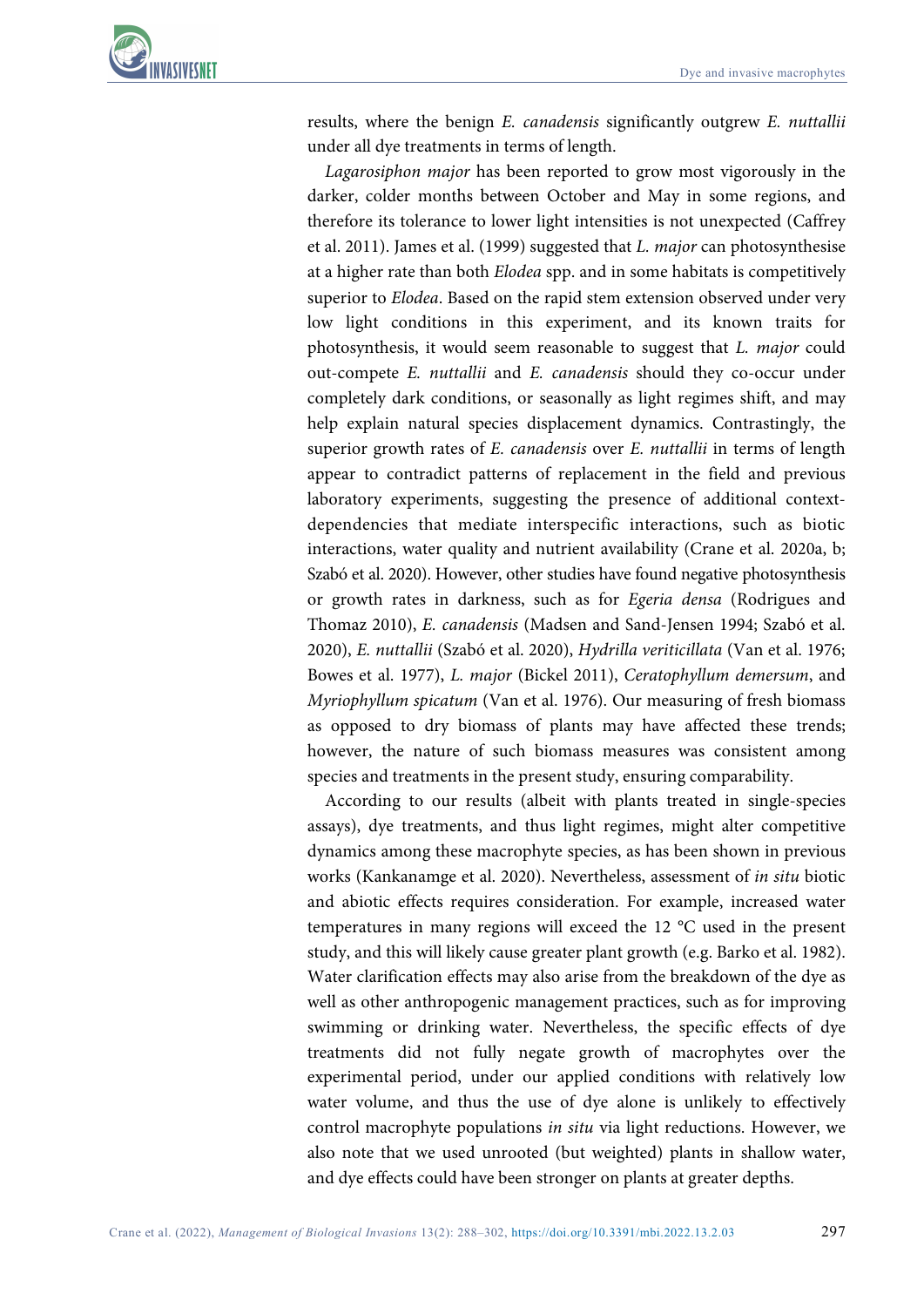

Nevertheless, using higher concentrations of dye could aid management as these levels might have a stronger effect, as evidenced by the capacity of the completely dark treatment to significantly reduce growth rates, particularly for *Elodea* spp. in the present study. Concentrated dye effects on native communities, including native submerged plants and cascading effects, should, however, also be considered. Furthermore, synergistic control strategies could be used to control invasive macrophytes, such as light reductions in combination with nutrient alterations (Hussner et al. 2017). However, whilst nutrient concentrations are important for productivity of submerged aquatic macrophytes more generally, eutrophication alone has previously been shown to not explain empirical replacement dynamics among *E. canadensis*, *E. nuttallii* and *L. major* (James et al. 2006). Therefore, future studies should examine light regime and nutrient levels in concert to further understand this interaction, as elevated nutrient levels might compensate for reduced light, and vice versa. In this context, a recent study found the light compensation point and biomass loss in darkness to be higher, and photochemical efficiency and chlorophyll concentration lower, for *E. canadensis* compared to *E. nuttallii* across ranging nitrogen levels, with the latter also having a higher nitrogen removal efficiency (Szabó et al. 2020). This suggests that *E. nuttallii* exhibits better performance than *E. canadensis* in hypertrophic conditions that are shaded. Formally considering other traits such as lateral branching, dry weight and dry matter content would also provide useful insights, given their importance for invasion success, as well as additional ecophysiological measures. Moreover, testing plant responses in deeper mesocosms with multiple water levels (and levels of dye) would help determine the depth and concentrations at which the dye is most effective, as well as under different nutrient regimes. This could then be tested in small lakes over a longer period of time, and through all seasons where plants may display differing levels of dormancy, while also accounting for natural shading by trees, for example. Furthermore, even though dyes are reportedly non-toxic foodgrade substances that may have no long-lasting effects on aquatic ecosystems (Hussner et al. 2017), research on any collateral damage to other plants and organisms should be explored. For example, the presence of dye could impede efficiency of visual predators (Cuthbert et al. 2018), and potentially alter populations of epipelic diatoms and epiphytic algae which could in turn mediate macrophyte growth. Equally, the direct effects of dye on native macrophytes should be explored to understand potential non-target impacts on other submerged plants, for which recovery may be of interest post-treatment. In this vein, future experiments at the community-scale could allow for potential cascades to be elucidated, for example, where reduced macrophyte abundances under low light conditions could lead to low light-tolerant phytoplankton dominance.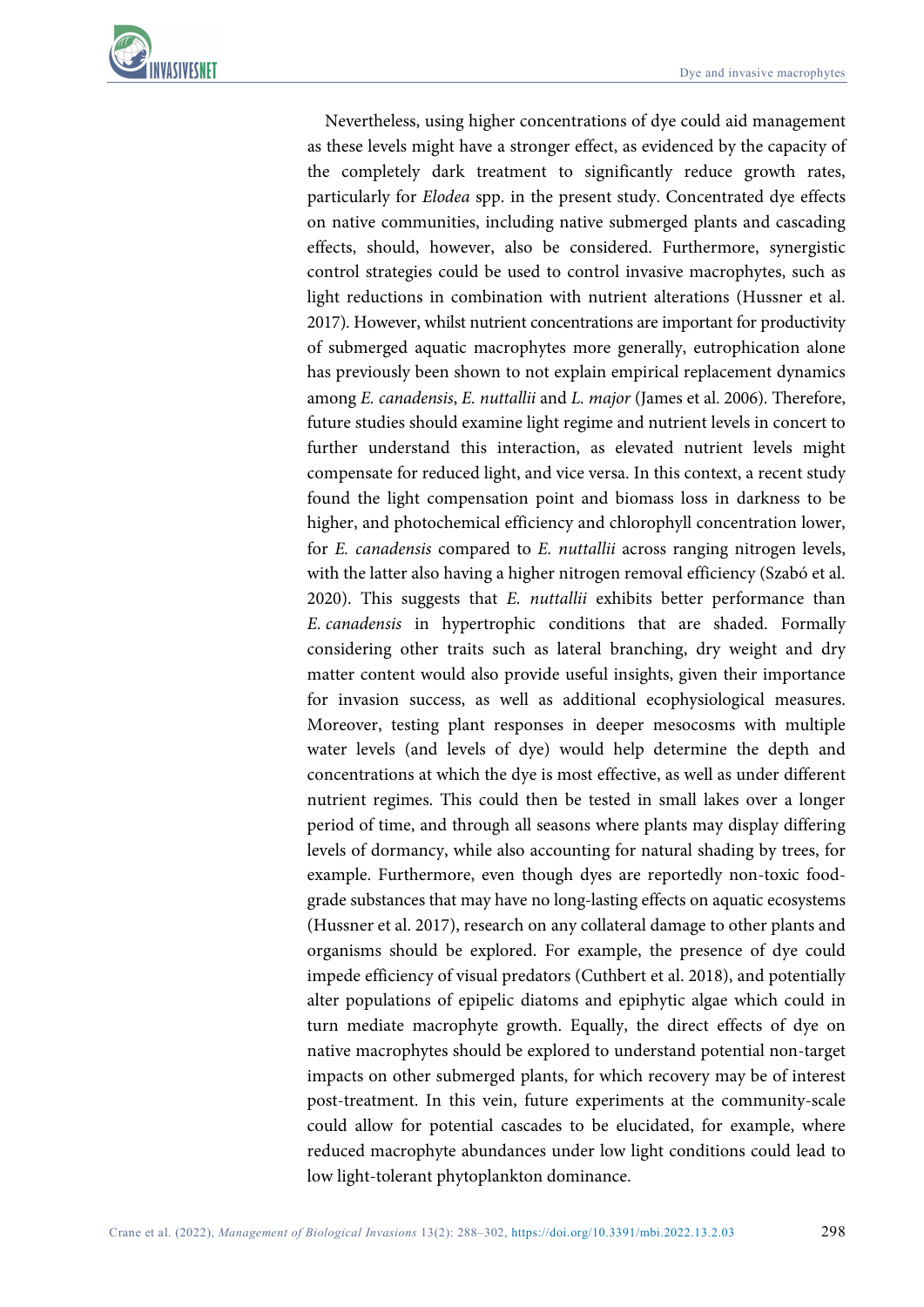

### **Conclusion**

Dye-mediated light reductions did not negate growth for all three assessed macrophytes. We found striking evidence for sustained growth over an extended period of time, even under very low light levels in these species, suggesting that management strategies that manipulate light differ in efficacy among taxa. Nonetheless, they could be employed for a longer period of time (several months at least) and at greater concentrations of dye than employed here for potentially better efficacy in controlling invasive macrophytes. Moreover, the differential responses to light intensity evidenced among *L. major*, *E. canadensis* and *E. nuttallii*, suggest that dyeinduced regime shifts could foster changes in community composition and dominance, with *L. major* in particular performing well under completely dark conditions. Therefore, the use of dye treatments may have implications for communities where two or more of these species coexist. We recommend that further studies be undertaken to examine effects of higher dye concentrations and different dye colours on relative growth rates and species succession in aquatic macrophytes, implications for wider ecological communities, and the influence of water depth on efficacy of applied dye.

#### **Acknowledgements**

We thank Dr. Elle O'Dea for stimulating discussion. We acknowledge constructive feedback from two reviewers that improved the manuscript.

#### **Author contribution**

KC and LK: research conceptualisation; sample design and methodology. KC: investigation and data collection. RNC: data analysis and interpretation. AR, HJM and JTAD: funding provision. KC, RNC and NEC: writing – original draft. All authors: writing – review and editing.

### **Funding declaration**

KC was supported through contributions from Queen's University Belfast, the University of Windsor, McGill University and Waterways Ireland. RNC is funded through a fellowship from the Alexander von Humboldt Foundation and acknowledges support from Department for the Economy (DfE), Northern Ireland. AR and HJM acknowledge support from NSERC (Canada) discovery grants. NEC and JTAD were supported by the Irish EPA research grant 2015-NC-MS-4. Thanks also to the Natural Environment Research Council (NERC).

#### **References**

- Baars JR, Coetzee JA, Martin G, Hill MP, Caffrey JM (2010) Natural enemies from South Africa for biological control of *Lagarosiphon major* (Ridl) Moss ex Wager (Hydrocharitaceae) in Europe. *Hydrobiologia* 656: 149–158, [https://doi.org/10.1007/s10750-](https://doi.org/10.1007/s10750-010-0427-0) [010-0427-0](https://doi.org/10.1007/s10750-010-0427-0)
- Barko JW, Smart RM (1981) Sediment-based nutrition of submersed macrophytes. *Aquatic Botany* 10: 339–352[, https://doi.org/10.1016/0304-3770\(81\)90032-2](https://doi.org/10.1016/0304-3770(81)90032-2)
- Barko JW, Hardin DG, Matthews MS (1982) Growth and morphology of submersed freshwater macrophytes in relation to light and temperature. *Canadian Journal of Botany* 60: 877–887, <https://doi.org/10.1139/b82-113>
- Barko JW, Adams, MS, Clesceri, NL (1986) Environmental factors and their consideration in the management of submersed aquatic vegetation: a review. *Journal of Aquatic Plant Management* 24: 1–10
- Barrat-Segretain MH, Elger A (2004) Experiments on growth interactions between two invasive macrophyte species. *Journal of Vegetation Science* 15: 109–114, [https://doi.org/10.1111/](https://doi.org/10.1111/j.1654-1103.2004.tb02243.x) [j.1654-1103.2004.tb02243.x](https://doi.org/10.1111/j.1654-1103.2004.tb02243.x)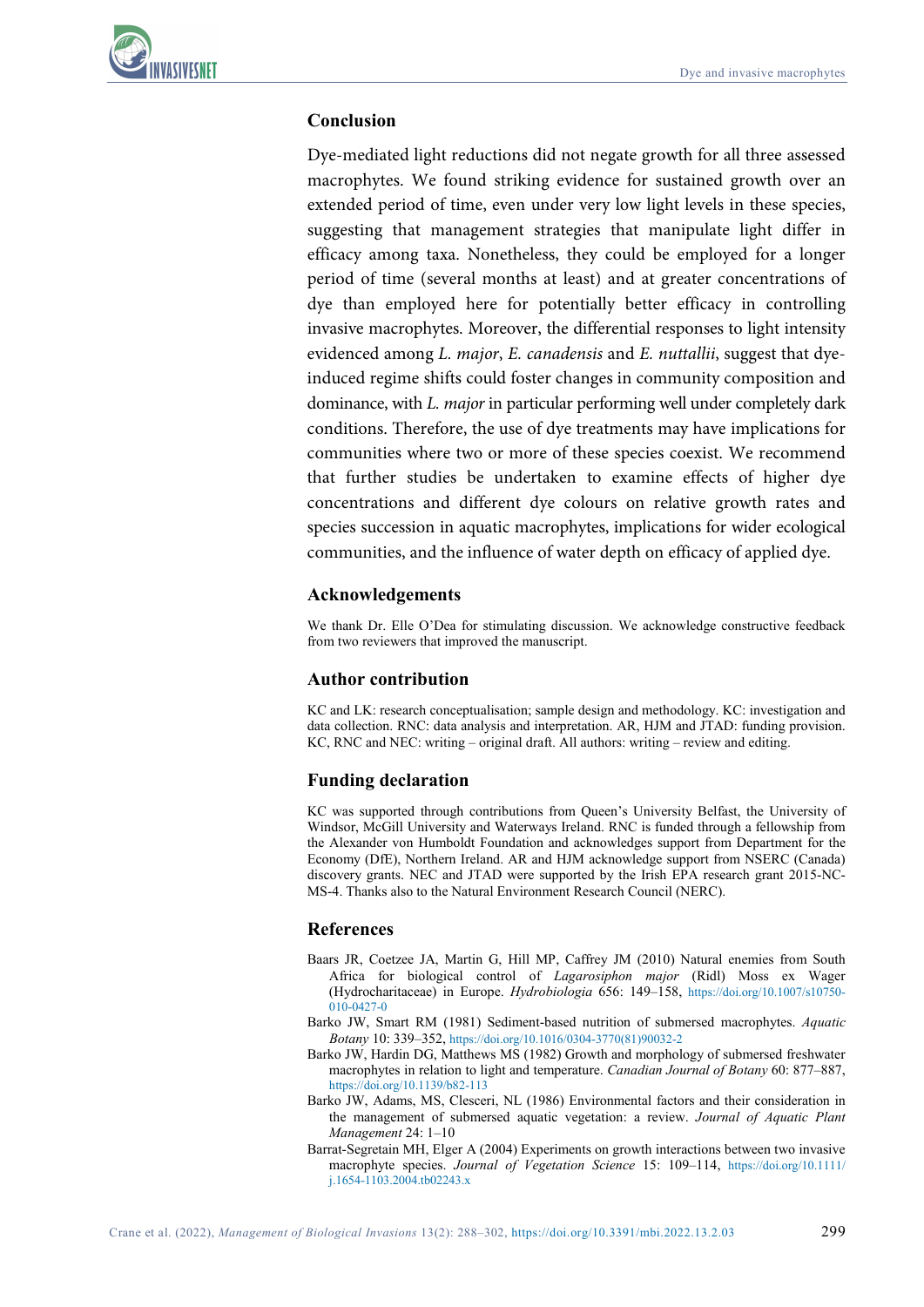- Bickel TO (2011) *Lagarosiphon major* (Ridley) Moss ex Wager (curly water weed). In: Francis RA (ed), A Handbook of Global Freshwater Invasive Species. Routledge, London, United Kingdom, pp 79–90
- Bornette G, Puijalon S (2011) Response of aquatic plants to abiotic factors: a review. *Aquatic Sciences* 73: 1–14[, https://doi.org/10.1007/s00027-010-0162-7](https://doi.org/10.1007/s00027-010-0162-7)
- Caffrey JM, Millane M, Evers S, Moran H, Butler, M (2010) A novel approach to aquatic weed control and habitat restoration using biodegradable jute matting. *Aquatic Invasions* 5: 123– 129,<https://doi.org/10.3391/ai.2010.5.2.01>
- Caffrey J, Millane M, Evers S, Moran H (2011) Management of *Lagarosiphon major* (Ridley) moss in Lough Corrib - a review. *Biology and Environment Proceedings of the Royal Irish Academy* 111B: 205–212[, https://doi.org/10.1353/bae.2011.0007](https://doi.org/10.1353/bae.2011.0007)
- Chambers PA (1987) Light and nutrients in the control of aquatic plant community structure. II. In situ observation. *Journal of Ecology* 75: 621–628[, https://doi.org/10.2307/2260194](https://doi.org/10.2307/2260194)
- Clayton JS, Matheson F (2010) Optimising diquat use for submerged aquatic weed management *Hydrobiologia* 656: 159–165[, https://doi.org/10.1007/s10750-010-0423-4](https://doi.org/10.1007/s10750-010-0423-4)
- Coughlan NE, Cuthbert RN, Kelly TC, Jansen MAK (2018) Parched plants: survival and viability of invasive aquatic macrophytes following exposure to various desiccation regimes. *Aquatic Botany* 150: 9–15,<https://doi.org/10.1016/j.aquabot.2018.06.001>
- Coughlan NE, Cuthbert RN, Dick JTA (2020) Aquatic biosecurity remains a damp squib. *Biodiversity and Conservation* 29: 3091–3093,<https://doi.org/10.1007/s10531-020-02011-8>
- Crane K, Coughlan NE, Cuthbert RN, Dick JTA, Kregting L, Ricciardi A, MacIsaac H, Reid N (2020a) Friends of mine: an invasive freshwater mussel facilitates growth of invasive macrophytes and mediates their competitive interactions. *Freshwater Biology* 65: 1063–1072, <https://doi.org/10.1111/fwb.13489>
- Crane K, Cuthbert RN, Ricciardi A, Kregting L, Coughlan NE, MacIsaac HJ, Reid N, Dick JTA (2020b) Gimme Shelter: Differential utilisation and propagule creation of invasive macrophytes by native caddisfly larvae. *Biological Invasions* 23: 95–109, [https://doi.org/10.](https://doi.org/10.1007/s10530-020-02358-7) [1007/s10530-020-02358-7](https://doi.org/10.1007/s10530-020-02358-7)
- Cuthbert RN, Dalu T, Wasserman RJ, Coughlan NE, Callaghan A, Weyl OLF, Dick JTA (2018) Muddy waters: Efficacious predation of container-breeding mosquitoes by a newlydescribed calanoid copepod across differential water clarities. *Biological Control* 127: 25–30, <https://doi.org/10.1016/j.biocontrol.2018.08.017>
- Cuthbert RN, Pattison Z, Taylor NG, Verbrugge L, Diagne C, Ahmed DA, Leroy B, Angulo E, Briski E, Capinha C, Catford JA, Dalu T, Essl F, Gozlan RE, Haubrock PJ, Kourantidou M, Kramer AM, Renault D, Wasserman RJ, Courchamp F (2021) Global economic costs of aquatic invasive alien species. *Science of the Total Environment* 775: 145238[, https://doi.org/](https://doi.org/10.1016/j.scitotenv.2021.145238) [10.1016/j.scitotenv.2021.145238](https://doi.org/10.1016/j.scitotenv.2021.145238)
- Dar NA, Pandit AK, Ganai BA (2014) Factors affecting the distribution patterns of aquatic macrophytes. *Limnological Review* 14: 75–81,<https://doi.org/10.2478/limre-2014-0008>
- Dawson HH, Hallows HB (1983) Practical applications of a shading material for macrophytes control in watercourses. *Aquatic Botany* 17: 301–308[, https://doi.org/10.1016/0304-3770\(83\)90066-9](https://doi.org/10.1016/0304-3770(83)90066-9)
- Denys L, van Valkenburg J, Packet J, Scheers K, de Hoop E, Adrians T (2014) Attempts to control aquatic *Crassula helmsii* at Huis ter Heide (Tilburg, The Netherlands), with special reference to dye treatment. Science for the New Regulation, One day Benelux Conference on Invasive Alien Species, Gent, Belgium
- Dudgeon D, Arthington AH, Gessner MO, Kawabata Z-I, Knowler DJ, Lévêque C, Naiman RJ, Prieur-Richard A-H, Soto D, Stiassny MLJ, Sullivan CA (2006) Freshwater biodiversity: importance, threats, status and conservation challenges. *Biological Reviews* 81: 163–182, <https://doi.org/10.1017/S1464793105006950>
- Gettys LA, Haller WT, Petty DG (eds) (2020) Biology and Control of Aquatic Plants A Best Management Practices Handbook. Aquatic Ecosystem Restoration Foundation, Marietta, United States, 224 pp
- Hunt R (1982) Plant growth curves. Edward Arnold, London, United Kingdom, 248 pp
- Hussner A (2014) Long-term macrophyte mapping documents a continuously shift from native to non-native aquatic plant dominance in the thermally abnormal River Erft (North Rhine-Westphalia, Germany). *Limnologica* 48: 39–45[, https://doi.org/10.1016/j.limno.2014.05.003](https://doi.org/10.1016/j.limno.2014.05.003)
- Hussner A, Hoelken HP, Jahns P (2010) Low light acclimated submerged freshwater plants show a pronounced sensitivity to increasing irradiances. *Aquatic Botany* 93: 17–24, <https://doi.org/10.1016/j.aquabot.2010.02.003>
- Hussner A, Stiers I, Verhofstad MJJM, Bakker ES, Grutters BMC, Haury J, van Valkenburg JLCH, Brundu G, Newman J, Clayton JS, Anderson LWJ, Hofstra D (2017) Management and control methods of invasive alien aquatic plants: a review. *Aquatic Botany* 136: 112– 137,<https://doi.org/10.1016/j.aquabot.2016.08.002>
- James CS, Eaton JW, Hardwick K (1999) Competition between three submerged macrophytes, *Elodea canadensis* Michx, *Elodea nuttallii* (Planch) St John and *Lagarosiphon major* (Ridl) Moss. *Hydrobiologia* 415: 35–40[, https://doi.org/10.1023/A:1003802205092](https://doi.org/10.1023/A:1003802205092)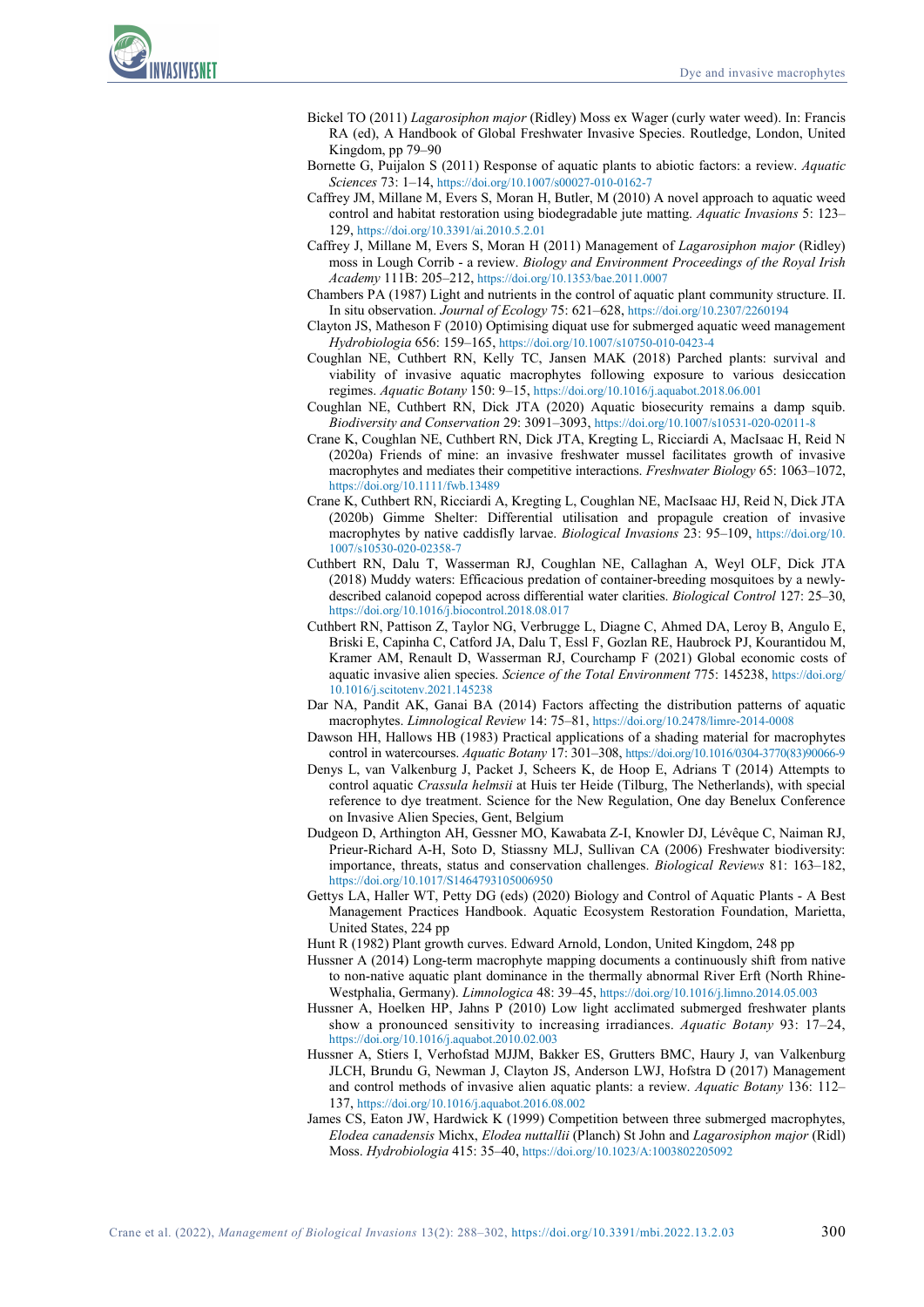- James CS, Eaton JW, Hardwich K (2006) Responses of three invasive aquatic macrophytes to nutrient enrichment do not explain their observed field displacement. *Aquatic Botany* 84: 347–353,<https://doi.org/10.1016/j.aquabot.2006.01.002>
- Kankanamge CE, Matheson FE, Riis T (2019) Shading constrains the growth of invasive submerged macrophytes in streams. *Aquatic Botany* 158: 103125, [https://doi.org/10.1016/j.](https://doi.org/10.1016/j.aquabot.2019.06.004) [aquabot.2019.06.004](https://doi.org/10.1016/j.aquabot.2019.06.004)
- Kankanamge CE, Matheson FE, Riis T (2020) Shading may alter the colonization pattern and dominance between two invasive submerged aquatic plant species. *Aquatic Botany* 54: 721– 728,<https://doi.org/10.1007/s10452-020-09770-0>
- Kelly R, Harrod C, Maggs CA, Reid N (2015) Effects of *Elodea nuttallii* on temperate freshwater plants, microalgae and invertebrates: small differences between invaded and uninvaded areas. *Biological Invasions* 17: 2123–2138[, https://doi.org/10.1007/s10530-015-0865-8](https://doi.org/10.1007/s10530-015-0865-8)
- Kuehne LM, Olden JD, Rubenson ES (2016) Multi-trophic impacts of an invasive aquatic plant. *Freshwater Biology* 61: 1846–1861,<https://doi.org/10.1111/fwb.12820>
- Lafontaine R-M, Beudels-Jamar RC, Delsinne T, Robert H (2013) Risk analysis of the Curly Waterweed *Lagarosiphon major* (Ridley) Moss - Risk analysis report of non-native organisms in Belgium from the Royal Belgian Institute of Natural Sciences for the Federal Public Service Health. Food Chain Safety and Environment, Brussels, Belgium, 57 pp
- Lenth RV (2016) Least-Squares Means: The R Package lsmeans. *Journal of Statistical Software* 69: 1–33[, https://doi.org/10.18637/jss.v069.i01](https://doi.org/10.18637/jss.v069.i01)
- Lougheed VL, Crosbie B, Chow-Fraser P (2001) Primary determinants of macrophyte community structure in 62 marshes across the Great Lakes basin: latitude, land use, and water quality effects. *Canadian Journal of Fisheries and Aquatic Sciences* 58: 1603–1612, [https://doi.org/](https://doi.org/10.1139/f01-102) [10.1139/f01-102](https://doi.org/10.1139/f01-102)
- Lu J, Bunn SE, Burford MA (2018) Nutrient release and uptake by littoral macrophytes during water level fluctuations. *Science of the Total Environment* 622–623: 29–40[, https://doi.org/10.](https://doi.org/10.1016/j.scitotenv.2017.11.199) [1016/j.scitotenv.2017.11.199](https://doi.org/10.1016/j.scitotenv.2017.11.199)
- Maberly SC, Madsen TV (2002) Freshwater angiosperm carbon concentrating mechanisms: processes and patterns. *Functional Plant Biology* 29: 393–405[, https://doi.org/10.1071/PP01187](https://doi.org/10.1071/PP01187)
- Madsen TV, Sand-Jensen K (1994) The interactive effects of light and inorganic carbon on aquatic plant growth. *Plant, Cell and Environment* 17: 955–972[, https://doi.org/10.1111/j.1365-](https://doi.org/10.1111/j.1365-3040.1994.tb00324.x) [3040.1994.tb00324.x](https://doi.org/10.1111/j.1365-3040.1994.tb00324.x)
- Murphy KJ (1988) Aquatic weed problems and their management: a review II Physical control measures. *Crop Protection* 7: 283–302[, https://doi.org/10.1016/0261-2194\(88\)90075-0](https://doi.org/10.1016/0261-2194(88)90075-0)
- Newman JR (2009) The aquatic plant management group and the search for novel techniques for aquatic weed control. In: Newman JR (ed), Abstracts/Proceedings of the 41<sup>st</sup> Robson Meeting, Aquatic Plant Management Group. Centre for Ecology and Hydrology, Wallingford, United Kingdom
- Newman JR (2011) The use of dyes to control macrophytes. In: Newman JR (ed), The Robson Meeting 2011 Proceedings. Centre for Ecology and Hydrology, Wallingford, United Kingdom
- Newman JR, Duenas MA (2010) Information sheet 25: *Elodea nuttallii*, Nuttall's Pondweed Information sheet 25: Centre for Ecology and Hydrology. [http://nora.nerc.ac.uk/id/eprint/](http://nora.nerc.ac.uk/id/eprint/10425/2/N010425_leaflet.pdf) [10425/2/N010425\\_leaflet.pdf](http://nora.nerc.ac.uk/id/eprint/10425/2/N010425_leaflet.pdf) (accessed 24 May 2021)
- Pieczyńska E (2003) Effect of damage by the snail *Lymnaea stagnalis* on the growth of *Elodea canadensis*. *Aquatic Botany* 75: 137–145[, https://doi.org/10.1016/S0304-3770\(02\)00170-5](https://doi.org/10.1016/S0304-3770(02)00170-5)
- Piria M, Copp GH, Dick JTA, Duplić A, Groom Q, Jelić D, Lucy FE, Roy HE, Sarat E, Simonović P, Tomljanović T, Tricarico E, Weinlander M, Adámek Z, Bedolfe S, Coughlan NE, Davis E, Dobrzycka-Krahel A, Grgić Z, Kırankaya ŞG, Ekmekçi FG, Lajtner J, Lukas JAY, Koutsikos N, Mennen GJ, Mitić B, Pastorino P, Ruokonen TJ, Skóra ME, Smith ERC, Šprem N, Tarkan AS, Treer T, Vardakas L, Vehanen T, Vilizzi L, Zanella D, Caffrey JM (2017) Tackling invasive alien species in Europe II: threats and opportunities until 2020. *Management of Biological Invasions* 8: 273–286[, https://doi.org/10.3391/mbi.2017.8.3.02](https://doi.org/10.3391/mbi.2017.8.3.02)
- R Core Development Team (2018) R: A Language and Environment for Statistical Computing R Foundation for Statistical Computing, Vienna, Austria
- Riis T, Olesen B, Clayton JS, Lambertini C, Brix H, Sorrell BK (2012) Growth and morphology in relation to temperature and light availability during the establishment of three invasive aquatic plant species. *Aquatic Botany* 102: 56–64, [https://doi.org/10.1016/](https://doi.org/10.1016/j.aquabot.2012.05.002) [j.aquabot.2012.05.002](https://doi.org/10.1016/j.aquabot.2012.05.002)
- Rodrigues RB, Thomaz SM (2010) Photosynthetic and growth responses of *Egeria densa* to photosynthetic active radiation. *Aquatic Botany* 92: 281–284, [https://doi.org/10.1016/j.](https://doi.org/10.1016/j.aquabot.2010.01.009) [aquabot.2010.01.009](https://doi.org/10.1016/j.aquabot.2010.01.009)
- Sand-Jensen K, Madsen TV (1991) Minimum light requirements of submerged freshwater macrophytes in laboratory growth experiments. *Journal of Ecology* 79: 749–764, <https://doi.org/10.2307/2260665>
- Schultz R, Dibble E (2012) Effects of invasive macrophytes on freshwater fish and macroinvertebrate communities: the role of invasive plant traits. *Hydrobiologia* 684: 1–14, [https://doi.org/10.](https://doi.org/10.1007/s10750-011-0978-8) [1007/s10750-011-0978-8](https://doi.org/10.1007/s10750-011-0978-8)